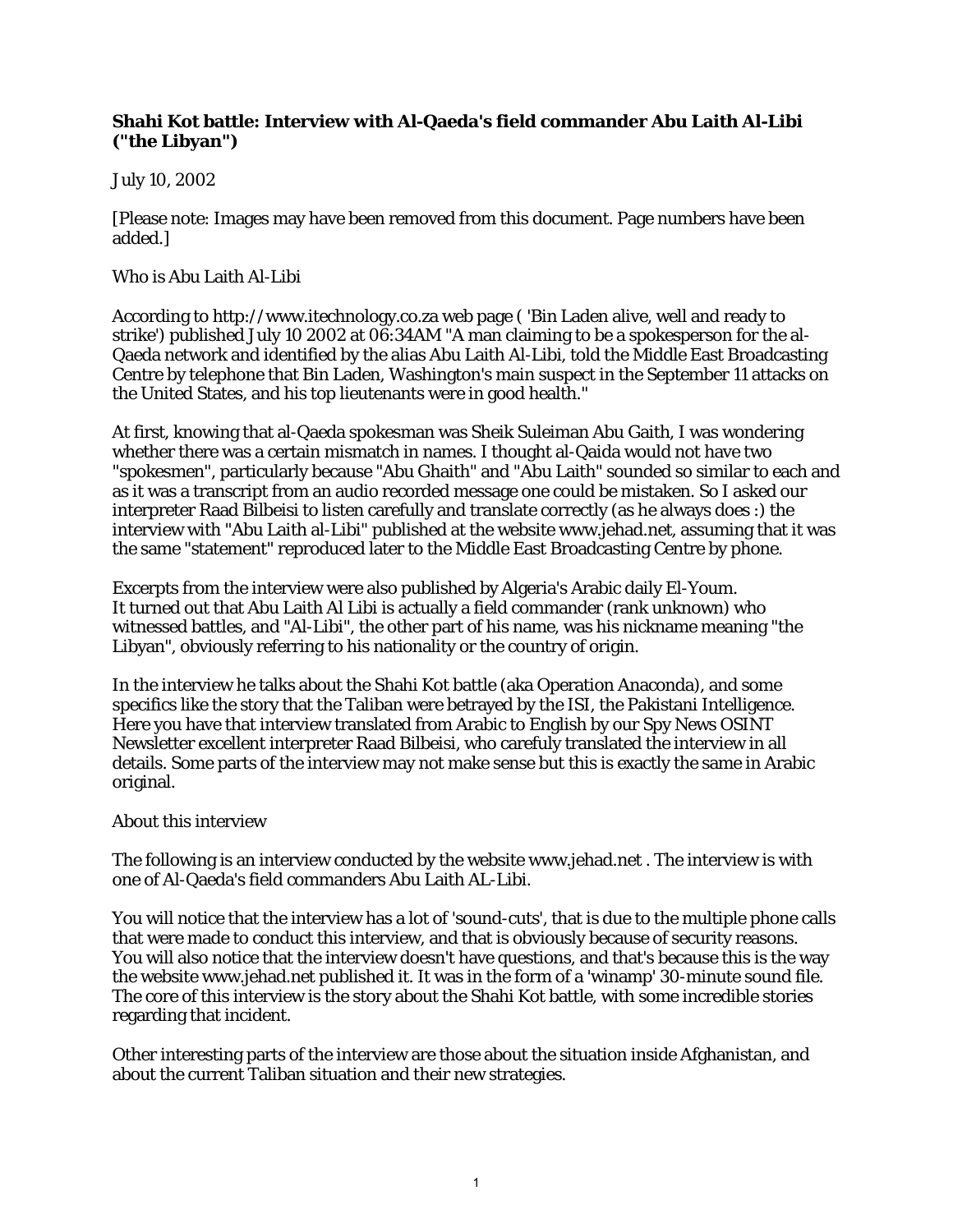One might ask himself: "Why should I believe what is being said in the interview?" To that question I must say that www.jehad.net is a very popular website especially for Muslims. If you are able to watch Al-Jazeera and some other Arab satellite stations you will notice that it has been mentioned on a lot of popular shows that the Saudi public in particular are being described as "The Adorers of Usama Bin Laden".

The Saudi public loves Usama Bin Laden and look at him and at the Mujahideen as their saviors. The Saudis are always following the Mujahideen's latest news, they even declared a sad day when the Russians killed a famous Mujahid in Chechnya, Khattab.

So if such interviews on www.jehad.net by Abu Gaith or Al-Libi or by any of the Mujahideen, turned out to be nothing but lies, then that would mean great disappointment for all the Muslims and not just for the Saudi people.

Then Al-Qaeda would lose its supporters in the Islamic world.

The interviewer from the website:

In the name of ALLAH, the merciful, The prayers on Muhammed, the Imam of all the Mujahideen.

After a long disconnection with the brothers, the Mujahideen in Afghanistan. A lot of questions were raised about the fate of the Mujahideen. But, thanks to ALLAH, the Mujahideen are back in the midst of the misleading western propaganda. This is an interview with one of the field commanders in the war against the infidels to answer a lot of questions, and tell us about the events of the Shahi Kot battle. All of the American media managed to mislead the whole world about the events of that battle. The battle at Shahi Kot is the biggest battle fought on the land of Afghanistan by the infidel forces. This battle showed the infidel forces how ferocious the Mujahideen were, this ferocity made the infidel forces recalculate their calculations, and the American statements to the press kept on getting more contradictory.

ALLAH said in the Koran that he is the one who ousted the non-believers of the Jews and Christians from their homes to the beginning of the judgement day. He said that you have never assumed that they will go out, and the infidels assumed that their fortresses will protect them from ALLAH, so ALLAH came to them from where they have never expected, and he threw horror into their hearts. And then he said that the infidels are destroying their own houses with their own hands and with the hands of the believers, so take a lesson from this. ALLAH is the biggest.

(On the phone) Abu Laith Al Libi, (Abu Laith the Libyan): Al Salaam Aleikum, In the name of ALLAH, And the prayers on the prophet Muhammed, There is nothing easy except what ALLAH makes easy, we ask ALLAH to make things easy for us, and we ask ALLAH to accept our deeds. May we meet ALLAH with good deeds. Amen, Amen, Amen.

My brothers, the people of goodness, the people of generosity and justice, the people of the good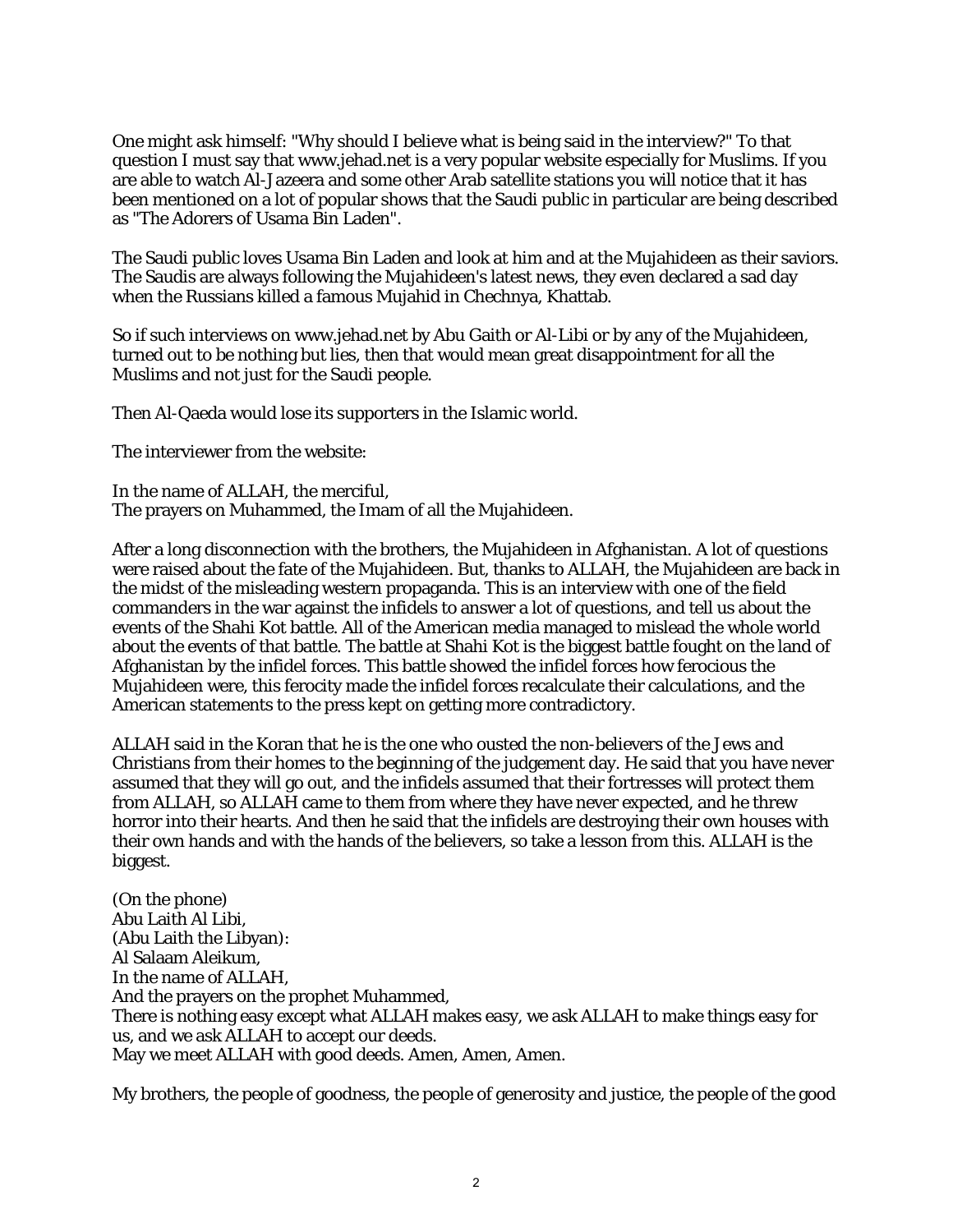homes that reared the Mujahideen.

As for the details of what we are currently experiencing of ALLAH's gifts to us in the beloved land of Jihad, Afghanistan. And the victories that the Mujahideen are having which amazed the world. We ask ALLAH to increase and praise the Mujahideen everywhere.

The Mujahideen showed the whole world that the American forces, the so-called the largest and strongest force on earth, the Mujahideen have showed them humiliation and insults. First, I would like to point out to some points that I think are essential to all the Mujahideen outside of Afghanistan;

1- I would like to comfort the lovers of Jihad and the Mujahideen everywhere, that the symbols of Jihad are all fine and at the best possible condition. They are all preparing and planning, we ask ALLAH to help them and may we all be under their command. I would also like to say that Mullah Omar is fine and he has regained control of all the factions that used to be quarrelling with each other, and the Mullah is reorganizing his troops. We ask ALLAH to bless the Mullah's time and work. As for the other symbols of Jihad, the likes of the brother Sheik Usama Bin Laden, and Dr. Ayman Al-Zawahiri, and Sheik Suleiman Abu Gaith, they are all in the best condition, thanks to ALLAH. And the rest of the symbols of Jihad of the trainers and those who have great historical record in Jihad they are all fine and the best condition.

2- The next point is about the change that we see in the people of Afghanistan. Many of the Afghans who witnessed the fall of the "Imara", the Taliban regime, have changed a great deal. We noticed that the people were very afraid and very worried when the Northern Alliance troops came ferociously into their cities, then a lot of people thought the situation will never be back to normal again. But, thanks to ALLAH, with the efforts and the blood paid by our brothers in the name of ALLAH, and especially the stubbornness, the patience and the strong will of the Mujahideen, all of those elements, thanks to ALLAH, have changed the spirits and the behavior of the Afghan people. And those elements have made the people believe that the Mujahideen are capable of regaining control again.

I would like to mention a certain event that led to a significant change in the way that the people in Afghanistan think.

The event is the battle at Shahi Kot.

As we have received from our brothers the Taliban that this battle has turned things upsidedown, and it encouraged the Mujahideen who were afraid, and it secured the people who were terrified of the Americans. Thanks to ALLAH.

We are now, seeking to master the following stage of this war. The stage that is called in the science of war: Guerilla warfare. We are trying to improve the war from war at fronts and at lines into scattered-front wars. Wars of ambushes, of assassinations, a war that reaches the enemy from where the enemy does not expect. Thanks to ALLAH, and to the strong relationship between the Mujahideen, whether the Arabs or the Afghans, we managed to carryout such kind of war, and to find bases behind the enemy and inside the enemy's fragile fortifications. We also, thanks to ALLAH, have managed to reach the stage of destroying enemy bases and ammunitions. We have also reached stages of carrying out assassinations.

I ask all of our Muslim brothers to support us by one of the most effective weapons that they possess; that is the weapon of praying and invocation. A lot of things got better for us, thanks to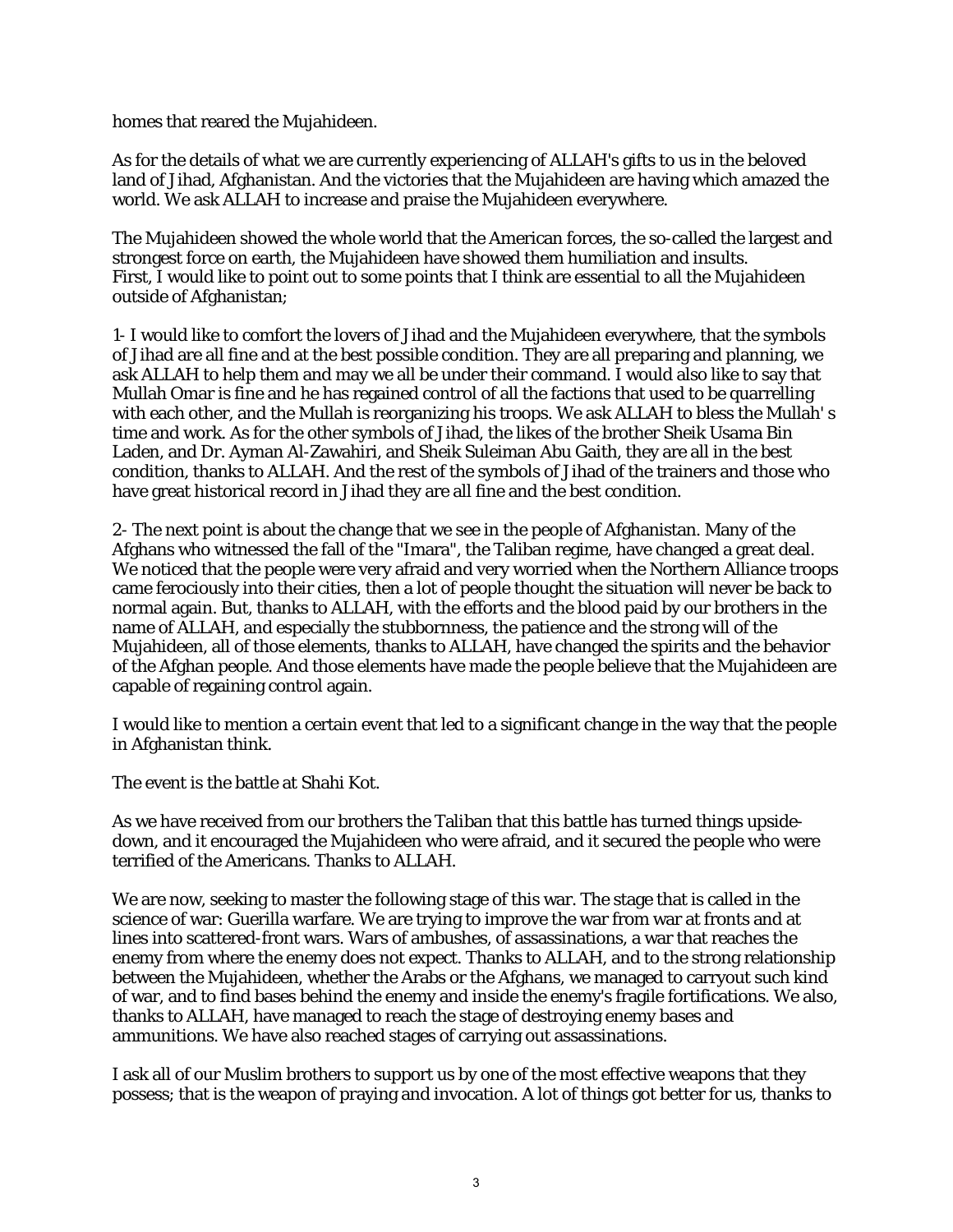the Muslims invocations to ALLAH.

And I want to tell our brothers that only a few minutes before you phoned me, the brothers from the inside called me to tell me about many operations that took place today, not yesterday or before yesterday, but today. In this operation the Mujahideen shot down an enemy helicopter, and they surprised some American soldiers and fought with them. Until now we don't know the results of that fight.

You will also, ALLAH willing, hear of a new battle that will take place in the next day or two. I tell the brothers that we would have never succeeded in those operations and battles without the support of Muslims everywhere. Today's Jihad is an international Jihad, and a Jihad of nations. The enemy, with all of their power and wealth, says that this war is a crusade.

We, with all of our weakness and poverty, say that this war is Islamic on all of the fronts, and without any exception. We ask ALLAH to help us succeed in all what we do.

I will wait for your next phone call. Al Salaam Aleikum.

(SOUND CUT)

(NEXT PHONE CALL)

Abu Laith Al-Libi:

Mullah Omar managed to regroup the Taliban after they had split, and after they have suffered a severe blow from the Pakistani government and from the promises from the ISI (PAKISTANI INTELLIGENCE). So the Mullah have placed many trust worthy brothers to regroup and reorganize the students (The Taliban).

One of the most important things done by the Taliban, is that they managed to bring a lot of men who have Jihadi traits, those men were neglected during the days of the Taliban government, and that neglecting was a cruel lesson for the Taliban. Especially when the Taliban neglected important Jihad figures such as Sheik Jalaledin Haqqani and others.

Now, thanks to ALLAH, we see new improvements in that matter. The Taliban carried out the last operations in Kandahar and in other places. We ask ALLAH to bless them.

Mullah Omar has threatened some people. One of those people is Ghul Agha. The Mullah threatened him and told him that if he won't stop abusing the families of the Mujahideen then he will be killed. After that threat, Ghul Agha fled to a place outside of Afghanistan, some say he went to Saudi Arabia, and some say he went to the Emirates, but we are not sure.

As for the situation inside Afghanistan, all of the Afghans are regretting the fact that they have lost the days that they were under the rule of the Taliban. Why?

Because of the crimes that are being committed currently in the north. Crimes not against materialistic possessions of the people, but crimes against the people's honors. A special envoy was sent to Karazi to tell him about the atrocities that are taking place in the north. But the Kabul government did nothing regarding that matter, for that the government was faced with an assassination attempt on Fahim in Jalalabad, I'm sure that you have heard of it.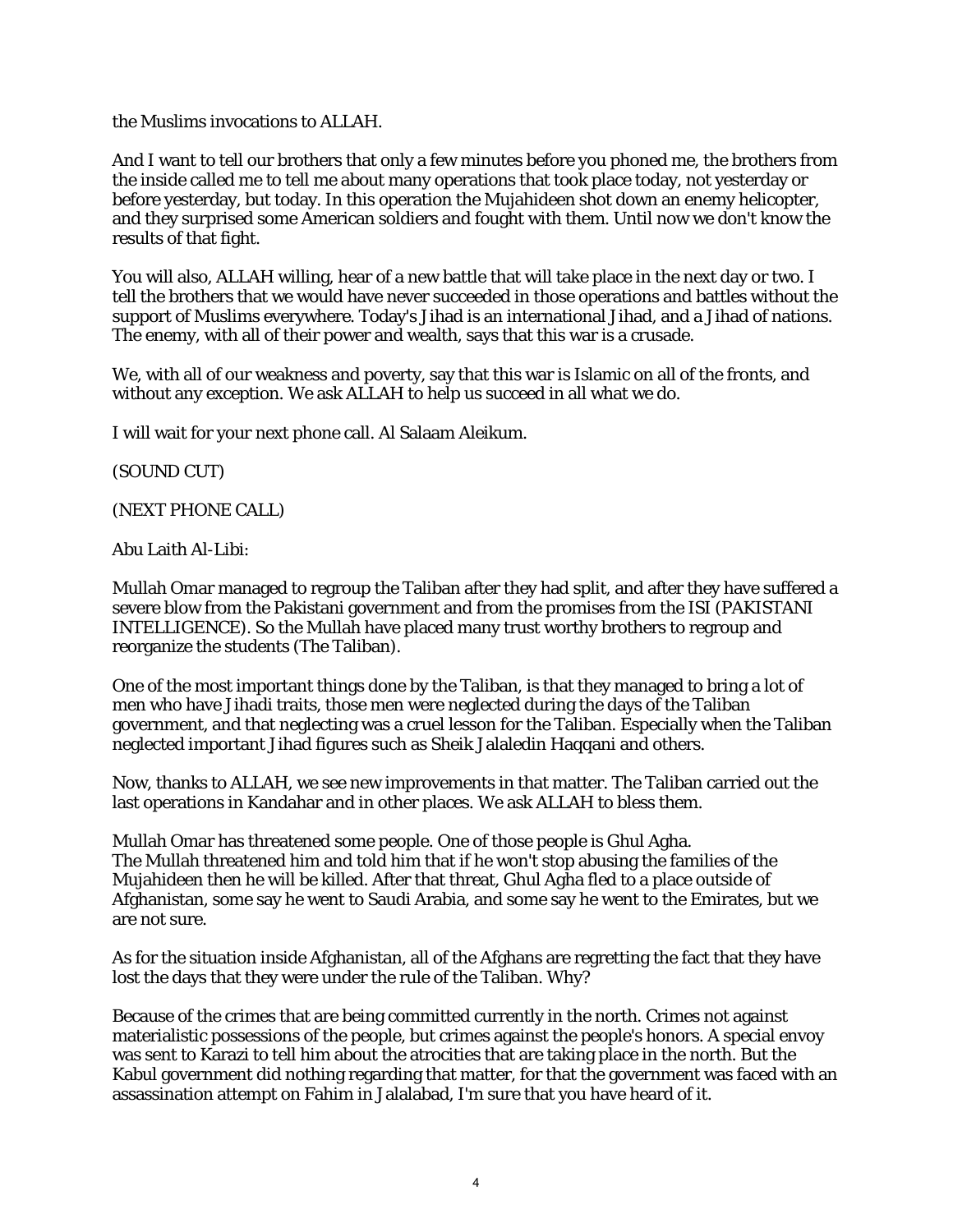So the situation, in general, is improving, but only for the Taliban. And all of the analysts, except the analysts at CNN and at other distorting stations, are reporting that the situation in Afghanistan is getting worse.

So, thanks to ALLAH, the Taliban are well prepared, and we have direct communications with Mullah Omar. We ask him to do things for us, and he does the same thing with us.

(SOUND CUT)

Abu Laith Al-Libi:

First I would like to point out that we have talked to the Taliban about some symbols of Jihad like Gulbudin Hekmatyar. We told the Taliban that Hekmatyar showed good intentions and a good position in the last days of the Taliban. So the Taliban told us that they have learned from the previous times and their previous policies that they must reach agreements with the others as long as it does not oppose the Sharia` (The Islamic Rules). So, right now, there are meetings taking place between the Taliban and Hekmatyar.

To be fair and honest, Hekmatyar is not a simple man, and that is because of his past. A lot of people follow Hekmatyar, as his party used to be NO. 1 in Afghanistan. He is a very important man for the Taliban to coordinate with him, that is unless he opposes the rule of Islam which the Taliban want.

We pray to ALLAH and wish that the Taliban and Hekmatyar have learned from their past mistakes.

And Hekmatyar must know that he will not accomplish anything without Islam, and also the Taliban must also know that they won't succeed unless they unite with the different factions in Afghanistan. Hekmatyar has got a lot of specialists, whom the Afghan issue needs, and the Taliban has a lot of expertise in the military field, but their expertise is of a lower standard compared to the expert specialists that Hekmatyar has.

We have reported all the detailed facts about the Shai Kot battle to the Taliban, and the editor of the website (jehad.net) promised to publish the details in the next few days.

I have sat down with Saif Al Rahman Mansoor, who was in the rear parts of the battleground, and he has communications with all of the centers. So I asked him while he was coming to contact some media outlets, I asked him that how many American soldiers were killed?

He told me there was about "400 to 600" American soldiers who were killed in the battle. We fought only Americans down there; they didn't have anyone else with them.

That is because we caught more than nine huge transport trucks that carried northern alliance troops before the Americans arrived. We caught the troops and then Saif Al Rahman forgave them and let them go, and that is due to a religious rule that he researched and thought it applied in that situation, we ask ALLAH to accept his ruling.

And from that day we haven't seen any of those northern Afghan abjurers.

As for what I saw with my own eyes, and for whom we carried out the rule of ALLAH with, are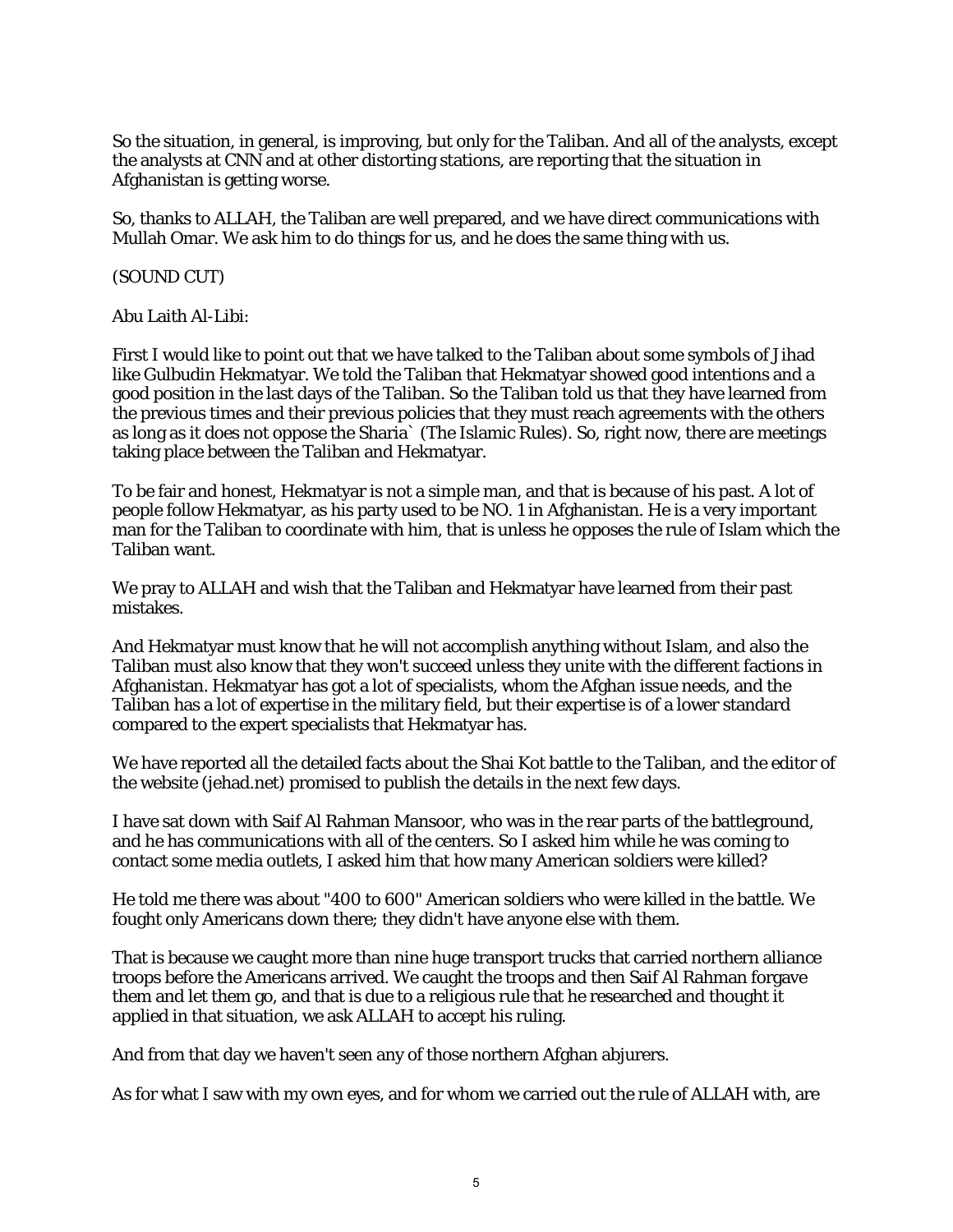the American dead soldiers that reached "150 to 200" soldiers.

We had other news from trusted sources, that General Fahim says in his private meetings that the total number of dead Americans reached "800".

ALLAH knows the truth.

(SOUND CUT)

Abu Laith Al-Libi:

The Taliban say that Saif Al-Rahman is still alive. Saif Al-Rahman is not required by Islam to go and fight. Saif has a handicap, he is not able to use his hands properly. Even with his handicap, he has done a lot of great things on the battleground.

One of his greatest deeds is that during the battle he was told to go down to Gardez valley alone and that he will be safe that way. But he refused and said that he will go only with the Mujahideen, especially the Uzbeks, because the Arabs know how to take care of themselves. So they told him that the Uzbeks were about 120 brothers, and that he would be better off alone and it will be safer for him, but he insisted on going with all of the Mujahideen despite of the danger.

The last time I saw Saif Al-Rahman, he was with a group of good people who had tried to convince Saif to stop going to the war zone because he couldn't even eat properly with his handicapped hands. They even told him that he was crazy, he answered them by saying: "Yes I am crazy. But crazy for fighting in the name of ALLAH".

Then I told him not to go with us to one of the war zones, but he refused and said that at least "I WANT TO MAKE SURE THAT THE MUJAHIDEEN ARE IN GOOD CONDITION". Then the last thing I told Saif is that if it were up to me I would have put you in the back lines so as to be in a safer situation. He smiled at me saying: "We will meet in heaven, ALLAH willing". Personally I pray to ALLAH and wish that he were still alive, because Saif was such a role model for all the people, and a symbol of Jihad who had dug his own grave with his own hands. (SOUND CUT)

Abu Laith Al-Libi:

Mullah Omar ordered us to deal directly with the website of the Imara, the website of the Taliban government, because the Mullah directly administers this site. There is also another website that is run by trusted brothers, we ask ALLAH to bless them, and the website is (alneda.com). But we deal mainly with the website of the Imara. (SOUND CUT)

Abu Laith Al-Libi:

The countries that were looking forward and helping to oust and bury the Taliban, counties like the wicked Iran and the hypocrite Pakistan and others like Tajikistan, Uzbekistan, etc. All those countries have different reasons and interests regarding that matter. Then came the Americans, and then the Russians and the Europeans. No two countries of those have common interests, not even the Americans and the British; they don't have one common objective, they all have their differences. Such states are trying to bribe certain commanders to work for their own